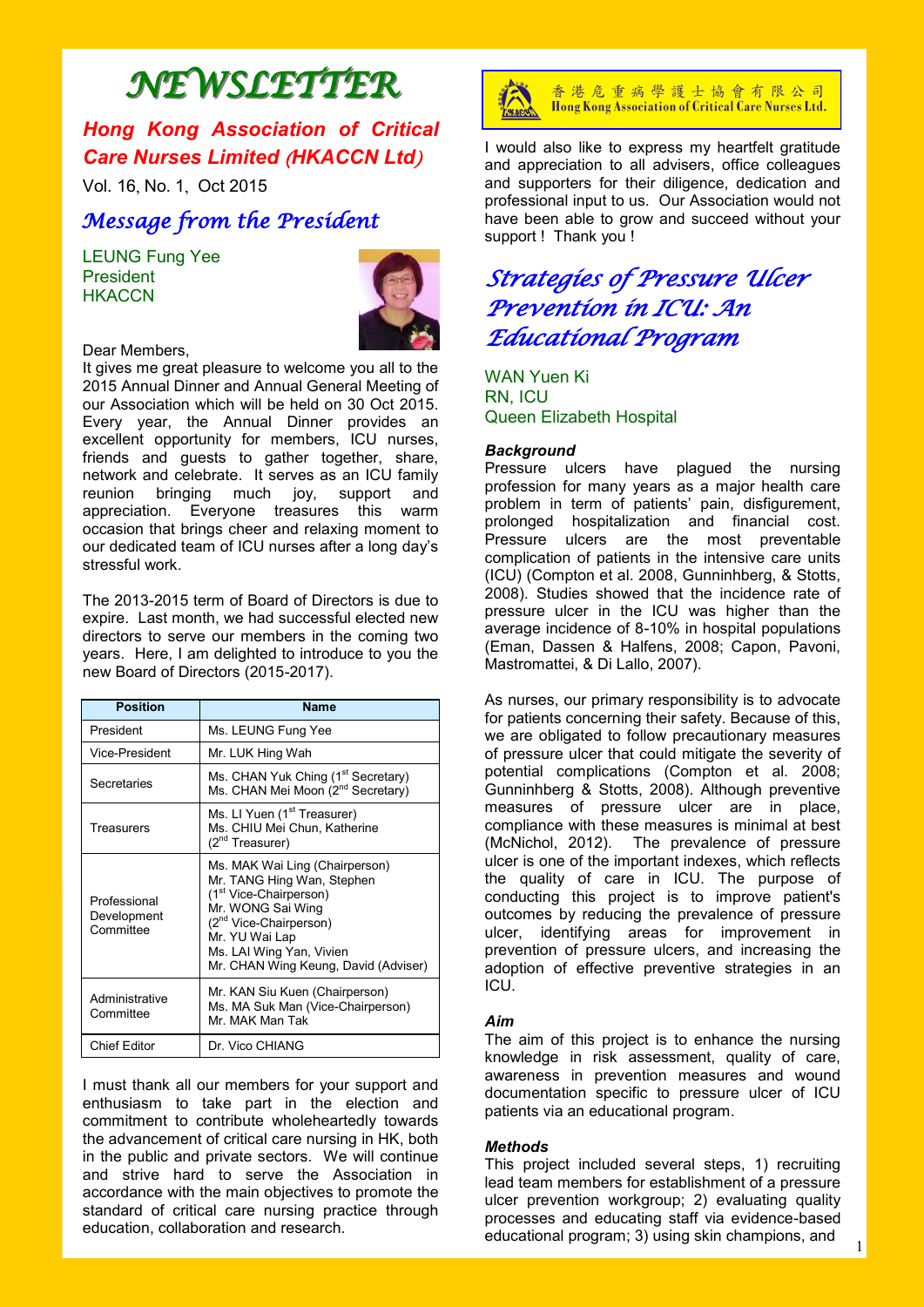4) standardizing communicable written care plans.

### *1) Recruitment of lead team members*

There were 5 registered nurses invited and recruited to the pressure ulcer prevention workgroup which was led by ICU nurse consultant for the consultation of opinions. Regular meetings were held by the leading team members for discussion of the difficulties and achievement, and concision the messages of pressure ulcer prevention to the frontline colleagues. This process provided an opportunity for nurses to have sufficient communication with effective learning of pressure ulcer prevention through interaction.

*2) Evaluating quality processes & educating staff*

Concerning the improvement and evaluation of quality care of pressure ulcer, a pilot study was conducted. An evidence-based multi-session educational program on pressure ulcer and wound documentation was delivered with a total of 80 registered nurses (RNs) and 6 patient care assistants (PCAs) in ICU participated in the program. Educational sessions were held twice a week for one month. The relevant topics were constructed based on the Kowloon Central Cluster's (KCC) clinical practice guidelines on pressure ulcer prevention and management. Participants completed a pre-test and post-test for the educational program to assess their levels of knowledge. Data were collected via retrospective audits on two separate occasions, before the first educational session as the baseline, then at two weeks following the educational sessions. The retrospective audits were used to determine the impact of the educational program on quality of care and documentation. In addition, two separate groups of ICU patients were recruited as control and intervention in this pilot study. Moisturizing cream was mandatorily used in the intervention group for improving the patients' skin integrities especially in the pressure points; the control group received the usual care. All the ICU patients were recruited through convenience sampling. Patients were included if they were 18 years or older, their scores of Norton scale were 14 or less, had a hospital length of stay (LOS) of less than 7 days prior admission to ICU, and had an ICU LOS of 24 hours or more. Patients were excluded if they had a pressure ulcer at the time of admission to the ICU, or they were patients with physical trauma or head and neck surgery, e.g. esophageal cancer, and tongue cancer, etc. Their demographic characteristics were showed in Table 1 &  $\mathcal{P}$ 

### *3) Using skin champions*

After the educational program, moisturizing cream was mandatorily used in the intervention group for the improving of patients' skin integrity, especially in the pressure points.

*4) Standardizing written care plans*

In order to reduce pressure ulcer related complications and improve preventive strategies, the leading team members consistently reinforce and monitor nurses in the ICU to have comprehensive documentation in regard to KCC's clinical practice guidelines. Clear and comprehensive documentation aids to facilitate nurses to communicate effectively with others and monitor the healing progress of pressure ulcer.

Table 1: Demographic Characteristics of Subjects (Control Group)

| Characteristics (n=20)                                                                          | <b>Values</b>  |
|-------------------------------------------------------------------------------------------------|----------------|
| Age (mean), range                                                                               | $(56)$ , 30-87 |
| Gender<br>Male<br>Female                                                                        | 12<br>8        |
| Diagnosis on admission to ICU<br>Respiratory distress                                           | 5              |
| Gastrointestinal problem,<br>e.g. I.O., perforated bowel<br>Septic shock<br>Acute renal failure | 3<br>3<br>3    |
| Cardiac problem,<br>e.g. Myocarditis, Pericardial effusion<br>Gynecological problem,            | 2              |
| e.g. PET, HELLP syndrome<br><b>Buttock abscess</b><br>Asthmatic attack                          | 2<br>1<br>1    |
| Norton Scale (mean), range                                                                      | $(11), 8-14$   |
| <b>Patient with PU</b>                                                                          | NA             |

Table 2: Demographic Characteristics of Subjects (Intervention Group)

| Characteristics (n=22)                                                                                         | <b>Values</b>  |
|----------------------------------------------------------------------------------------------------------------|----------------|
| Age (mean), Range                                                                                              | (54), 33-76    |
| Gender<br>Male<br>Female                                                                                       | 14<br>8        |
| Diagnosis on admission to ICU<br>Respiratory distress                                                          | 5              |
| Gastrointestinal problem,<br>e.g. I.O., perforated bowel, CA stomach,<br>rupture appendicitis,<br>septic shock | 4<br>3         |
| Acute renal failure                                                                                            | $\overline{2}$ |
| Hepatic cell carcinoma                                                                                         | $\overline{2}$ |
| Seizure attack/convulsion                                                                                      | $\overline{2}$ |
| Intra-cranial hemorrhage                                                                                       | 1              |
| Liver cirrhosis                                                                                                | 1              |
| Myasthenia gravis (MG)                                                                                         | 1              |
| Drug overdose                                                                                                  | 1              |
| Norton Scale (mean), range                                                                                     | $(10), 8-14$   |
| Patient with PU developed before ICU<br>admission (stage)                                                      | 1 (Stage II)   |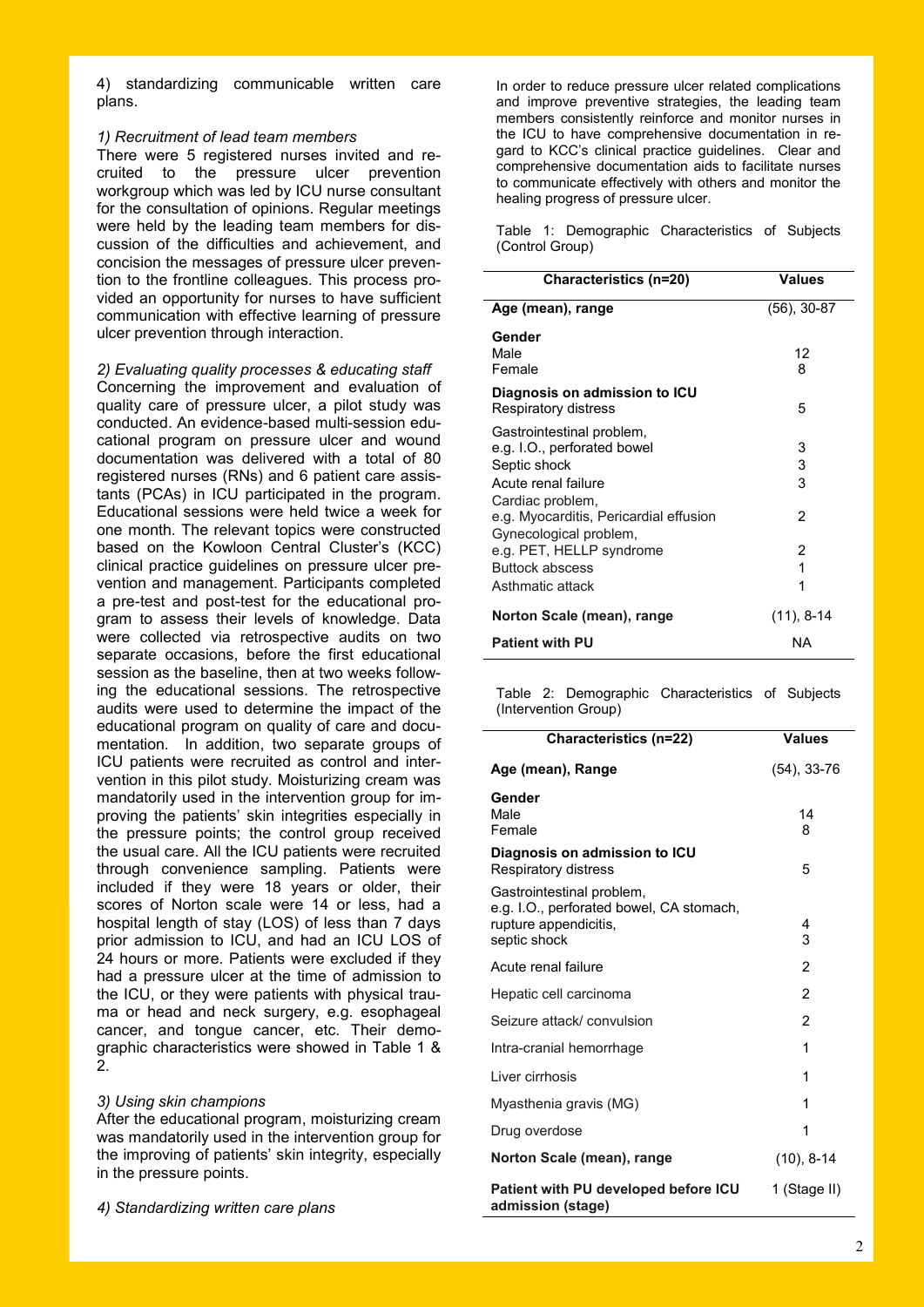### *Key Findings*

It was found that the level of perceived knowledge of the participants about managing pressure ulcer with the prevention strategies increased significantly after the educational program. The responses score of the post-test for the educational program was improved Mean score of the test was 15.9 when compared with the baseline of 14. The test results were summarized in Diagram 1.

Diagram 1: Nursing Knowledge of PU (Pre & Post Test) – Results of the 16-item test



Diagram 2a: Audit results (Baseline)



Diagram 2b: Audit results (After the Educational Program



According to the audits, the quality of care and nursing documentation in pressure ulcer wounds increased considerably after the educational program. The 100% compliance rate was raised from 69% to 87% after the program (Diagram 2a, 2b). And the mean compliance rate of each item was improved from 96% to 99%, which included the risk assessment, preventive measures (proper position, pressure relief, shearing and friction control, and moisture control), documentation and evaluations. Before the educational program, moisturizing cream was not mandatorily used in patients for improving the skin integrity, especially the pressure point. After the educational program, the compliance rate of applying moisturizing cream on the pressure points of patient was raised from 65% to 99%. Within this period of time, there was no PU discovered from the recruited patients and the wounds of patients with pressure ulcer were

### clearly improved.

It was worthy of mentioning that the description of pressure ulcer characteristics documented by the participants, such as the wound conditions and its management, was obviously improved. When comparing to baseline, the wound location, staging and management were documented by nurses more frequently and improved from 85% to 97% after the educational program. On the other hand, the lifting devices and pressure relieving devices were used more frequently, from 95% to 100%.

### *Conclusions*

This project shed light on the enhancing knowledge and practice of nurses on the strategies of pressure ulcer prevention in ICU. It was clear that this program emphasized the value of applying quality approaches to achieve improvement (i.e. plan, do, study, and act) and the incorporation of evidence into practice. The pressure ulcers educational program was effective and efficient in enhancing the nursing knowledge, and improving the quality of care and comprehensive wound documentation of pressure ulcers in ICU. The findings support nurses in adopting the prevention pressure ulcer strategies; and the documentation on pressure ulcer changes accurately with sufficient guidelines. The essential aspect of care was that the prevalence of pressure ulcer, quality of nursing care, and patients' outcomes improved after this educational program for pressure ulcer prevention in ICU.

### *References*

Available on Request

*Continuous Renal Replacement Therapy (CRRT) in Postoperative Open Heart Surgery Patients: An Overview and the Way Forward* 

SHU Po Hung (APN) LAI Wing Yan Vivien (RN) LI Wai Ching Rita (DOM) TO Pui Man Agnes (WM) Department of Cardiothoracic Surgery Queen Mary Hospital

Acute kidney injury is one of the most common complications after open heart surgeries. A small proportion of patients would need continuous renal replacement therapy (CRRT) to support their renal function. With a view to enhance the quality of care in this group of patients, two approaches are adopted by the Intensive Care Unit (ICU) of the Department of Cardiothoracic Surgery (CTSD) at Queen Mary Hospital. In particular, the first approach is to enhance the early initiation of CRRT that our ICU adopted a structured training program.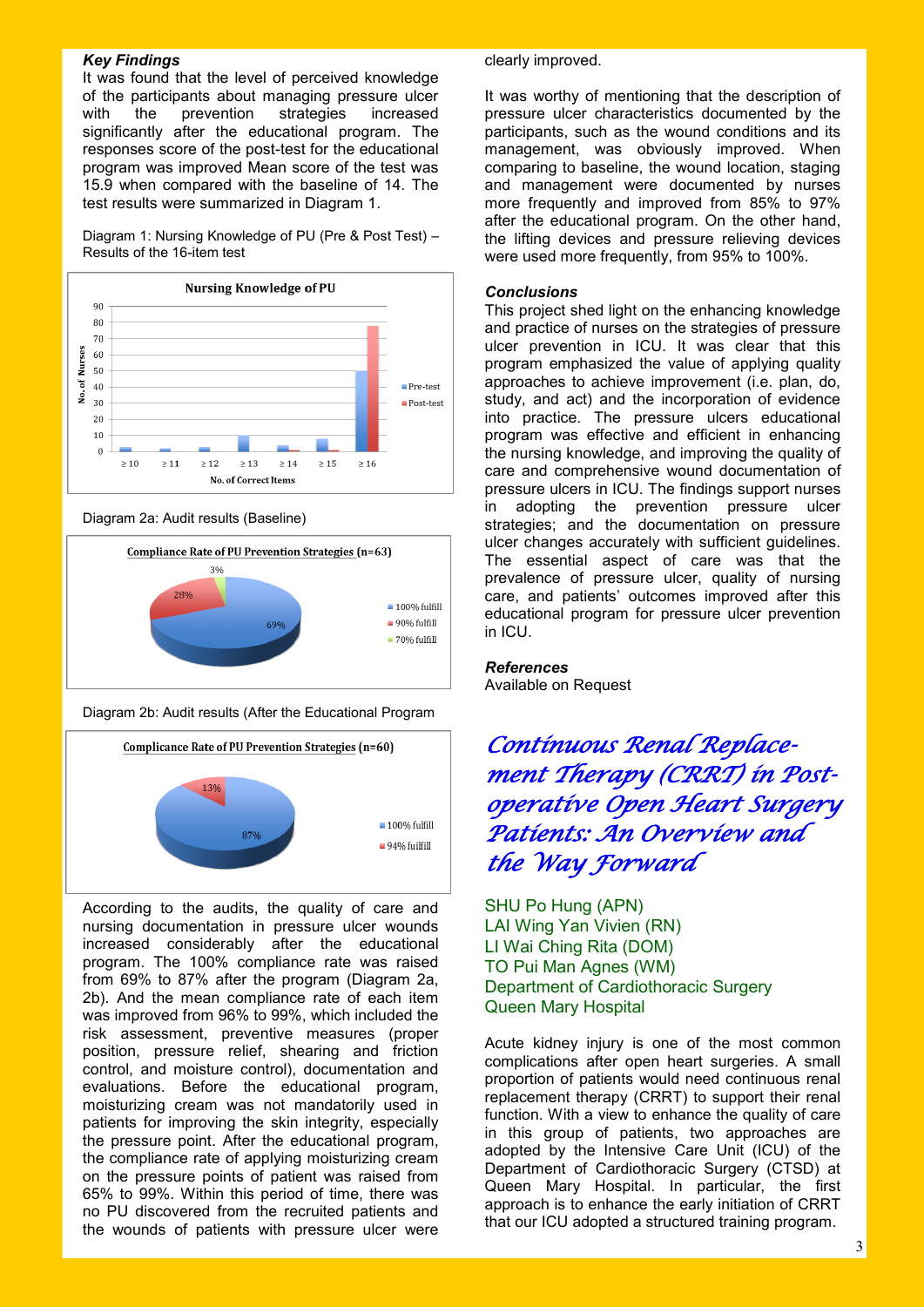The second approach is to facilitate the early ambulation of post-operative patients with CRRT.

For the first approach, statistics from CTSD ICU from 2010 to 2014 revealed that with the adoption of early initiation, there was an increase of almost 200% in service demand in CRRT. To cope with this rising demand, besides purchasing additional Gambro Prismaflex machines (from one to two machines), a more structured, comprehensive and extensive training program was developed. Newly recruited nurses (i.e. around one year of ICU experience) could learn the essential knowledge and skills to perform CRRT with competence. For nurses who were more experienced, they could take the chance to update and refresh their knowledge in this area. The training program itself was divided into three parts:

1. A lecture to introduce:

- the basic knowledge of CRRT;
- the different modalities of CRRT; and
- the management and nursing care on patients with CRRT.
- 2. A simulation workshop to demonstrate and for the learners to conduct hands-on practices on:
	- the priming of Prismaflex CRRT circuit; and
	- the strategies to handle common alarms.
- 3. A written and practical skill assessment based on a competency checklist. Nurses being trained must pass the assessment before they were allowed to care for the patient with CRRT independently at CTSD ICU.

It is worth to highlight that with the introduction of this structured training program, CTSD ICU was able to provide more opportunities for nurses on CRRT training. As a result, by 2014, over 90% of nursing staff at CTSD ICU were competent to perform CRRT independently, increased from less than 60% in 2008.

Early ambulation in post-operative patients with CRRT in CTSD ICU is beneficial to post-operative patients' recovery. Some benefits include prevention of atelectasis, improvement in pulmonary functions, and reduction in developing deep vein thrombosis. Traditionally, in order to maintain the patency and to safely secure the dialysis catheters, mobilization of patients on CRRT was much restricted in bed. To optimize patients' recovery, a night-time CRRT program was introduced to patients with impaired but improving renal functions, so as to maximize their day-time ambulation. At CTSD ICU, such night-time CRRT would usually take place during rest time of patients (i.e. from around 8pm to 8am the following day). During day-time, CRRT could be suspended. Thus, with a lower risk of dislodgement of dialysis catheters, nurses could facilitate patients to sit out of bed, encourage more active limbs exercise and chest physiotherapy. As a result, patients would have better morale during their stay in ICU.

# *Airway Management in Respiratory Compromised Patients*

MA Suk Man APN, CND Kwong Wah Hospital

### *Airway Management in Respiratory Compromised Patients*

I'm working in the Nurse Led Emergency Response Team (NLERT). The NLERT is a clinical team of APNs who provide cardiopulmonary resuscitation (CPR), rapid sequence induction (RSI), critical ill patient transportation, and technical support relating to invasive and non-invasive ventilator care.

Apart from the clinical support, NLERT also provides in-house critical care training workshops as well as CPR training workshops to nurses from various specialties in the hospital. These can strengthen competence of nurses in advanced critical care for emergency and deteriorating patients. In the coming future, there's still a lot of room for growth for our core services despite a challenging environment in decanting hospital.

### *"What is Rapid Sequence Induction (RSI)?"*

In the acute hospital, we have the opportunity to care for patients with respiratory compromise such as COPD exacerbation, and acute pulmonary oedema, etc, and some of them need immediate airway management and protection in order to prevent respiratory arrest. Rapid sequence induction (RSI), being administered among others, is one of the airway management strategies.

RSI is the administration of a sedative and a neuromuscular blocking (paralytic) agent to render a patient rapidly unconscious and flaccid in order to facilitate emergent endotracheal intubation and to minimize the risk of aspiration (Reynolds & Heffner, 2005). The basic process of RSI involves preparation, pre-oxygenation, rapid sedation, paralysis and intubation. Bag-valve-mask (BVM) ventilation is avoided, unless hypoxia develops, in order to limit gastric distension, which may be an increased risk of aspiration.



Rapid Sequence Intubation (Source: http://prehospitalmed.com/2013/02/19/pharm-podcast-61-rapid-sequence-intubation/)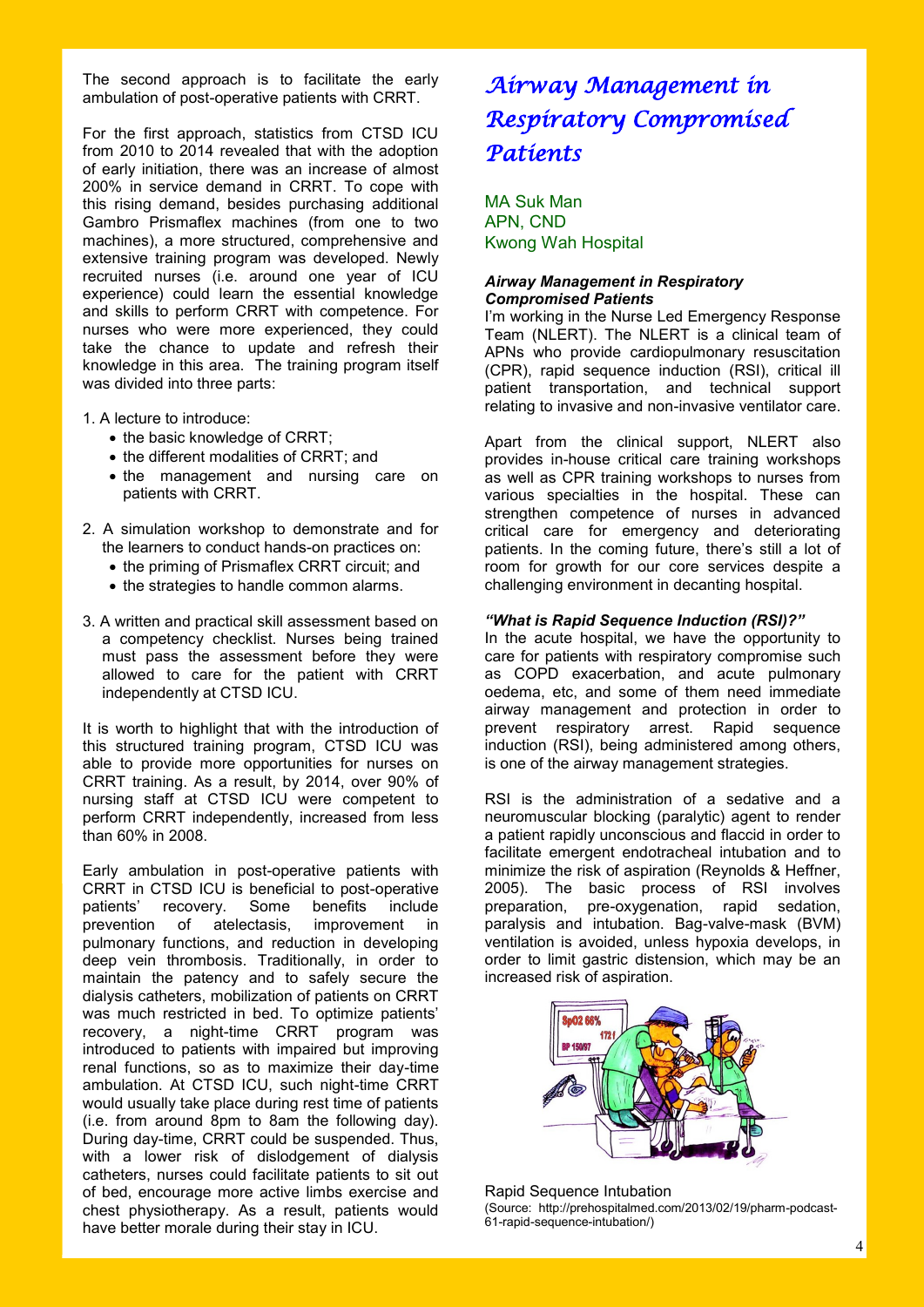### *Objectives of "RSI"*

- To prevent hypoxia during the inductionintubation sequence,
- To minimize the time between induction and tracheal intubation, and
- To serve as an alternative measure to prevent the risk of pulmonary aspiration of gastric contents.

### *Indication of RSI*

The key indication of RSI is for airway maintenance and protection when the patients suffer from impending airway obstruction or ineffective airway clearance. This may be related to the following conditions,

- facial fractures: no excessive oral bleeding,
- facial burns: inhalation injury,
- expanding retropharyngeal hematoma,
- excessive work of breathing,
- exhausively asthmatic,
- acute pulmonary oedema.
- shock.
- GCS<8, and/or
- persistent hypoxia with SpO2 < 90%

### *Assuring a smooth RSI*

During the procedure of RSI, nurses are required to be competent in knowledge and skills with patient evaluation, airway-management techniques, sedation agents, neuromuscular blocking agents, additional adjunctive agents, and post-intubation management.

Since the aims of RSI are to prevent of aspiration

and achieve rapid intubation and to be well prepared for further immediate action should the intubation be failed. The team is well aware that difficult intubation may occur without predictive signs so that alternative strategies for failed intubation must be established in advance. The following charts show the preparation of RSI and the default strategy for failed RSI.

### *The 7 P's of RSI*

Well planning and good preparation (the 7 P's) are the most important aspects of RSI. Patients under a safe environment with fully functional equipment and competent skills of the NLERT can aid to increase the success of RSI.

- 1. **P**reparation Bag-valve mask, cardiac monitor, BP, pulse Ox, ETCO2, suction, and peripheral IV are all at hand
- 2. **P**reoxygenation 100% oxygenation of the patient by non-rebreathing mask or BVM (avoid ventilation unless hypoxia)
- 3. **P**retreatment agent, e.g. Atropine, and Lignocaine
- 4. **P**aralysis with induction Rapidly acting induction agent is given to patient to produce prompt loss of consciousness, e.g., midazolam or etomidate for average adults; followed by paralysis with a neuromuscular blocking agent such as succinycholine or Rocuronium
- 5. **P**rotection with Positioning Selectively apply Sellick's maneuver (cricoid pressure). When needed, the nurse to apply firm pressure on the cricoid cartilage to prevent passive regurgitation of gastric contents. This should be initiated immediately and maintained



Pre-intubation checklist (Source: http://lifeinthefastlane.com/rsi-checklist-and-action-plan/)